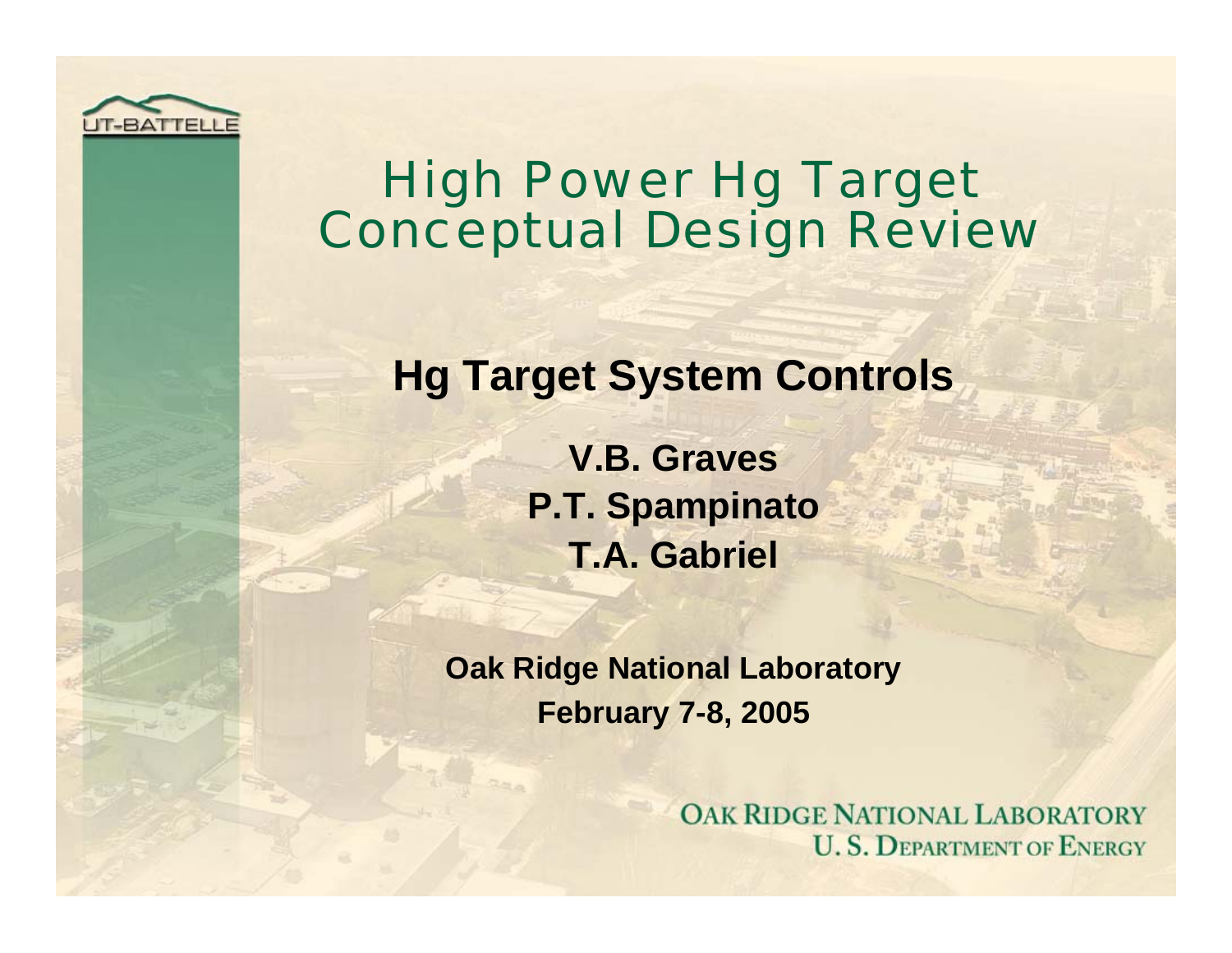## **Outline**

- **Operating environment**
- **Requirements / constraints**
- **Power requirements**
- **Instrumentation**
- **Preliminary control system scheme**
- **Issues**

**OAK RIDGE NATIONAL LABORATORY U. S. DEPARTMENT OF ENERGY**

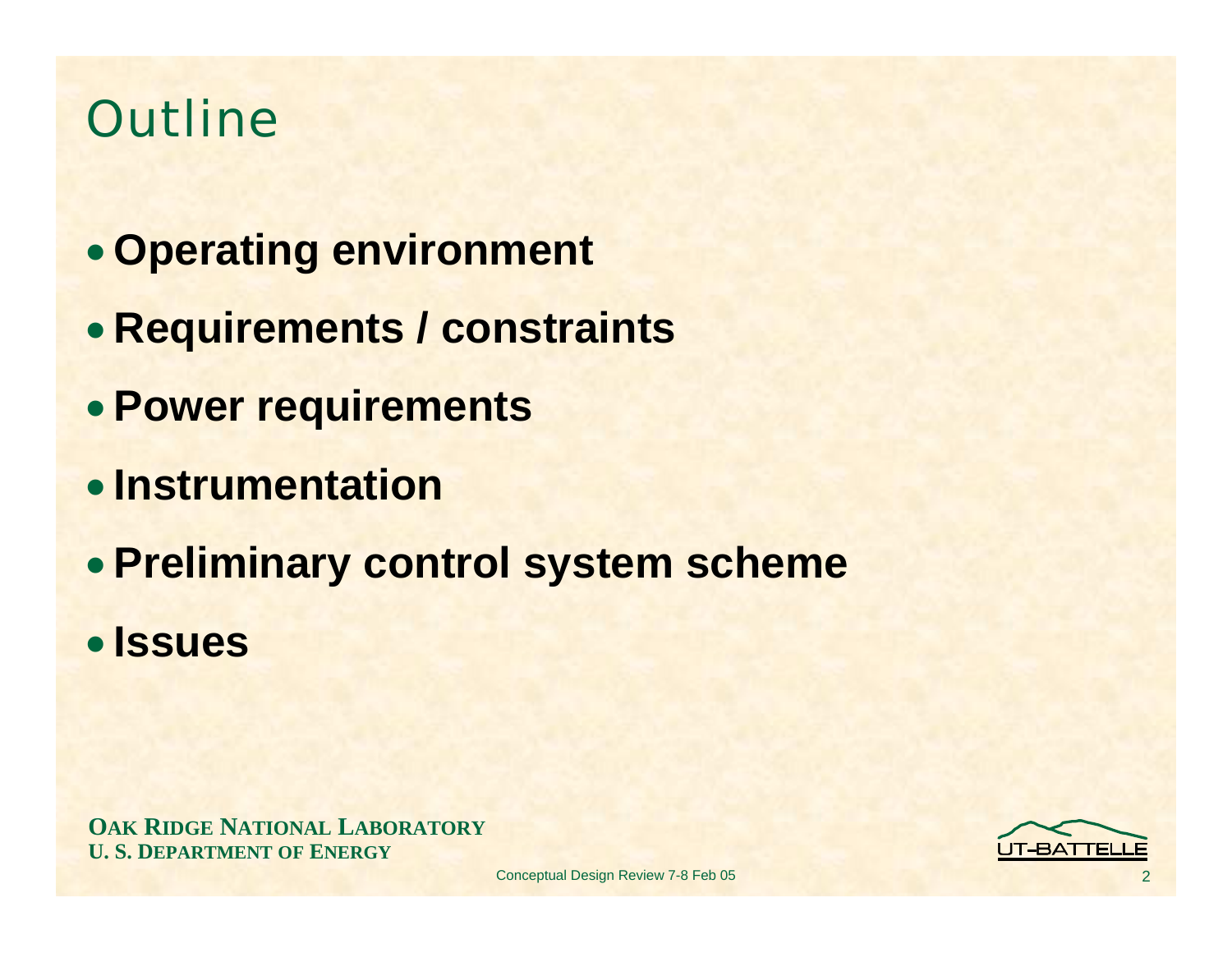# CERN Tunnel Plan View



**OAK RIDGE NATIONAL LABORATORY U. S. DEPARTMENT OF ENERGY**

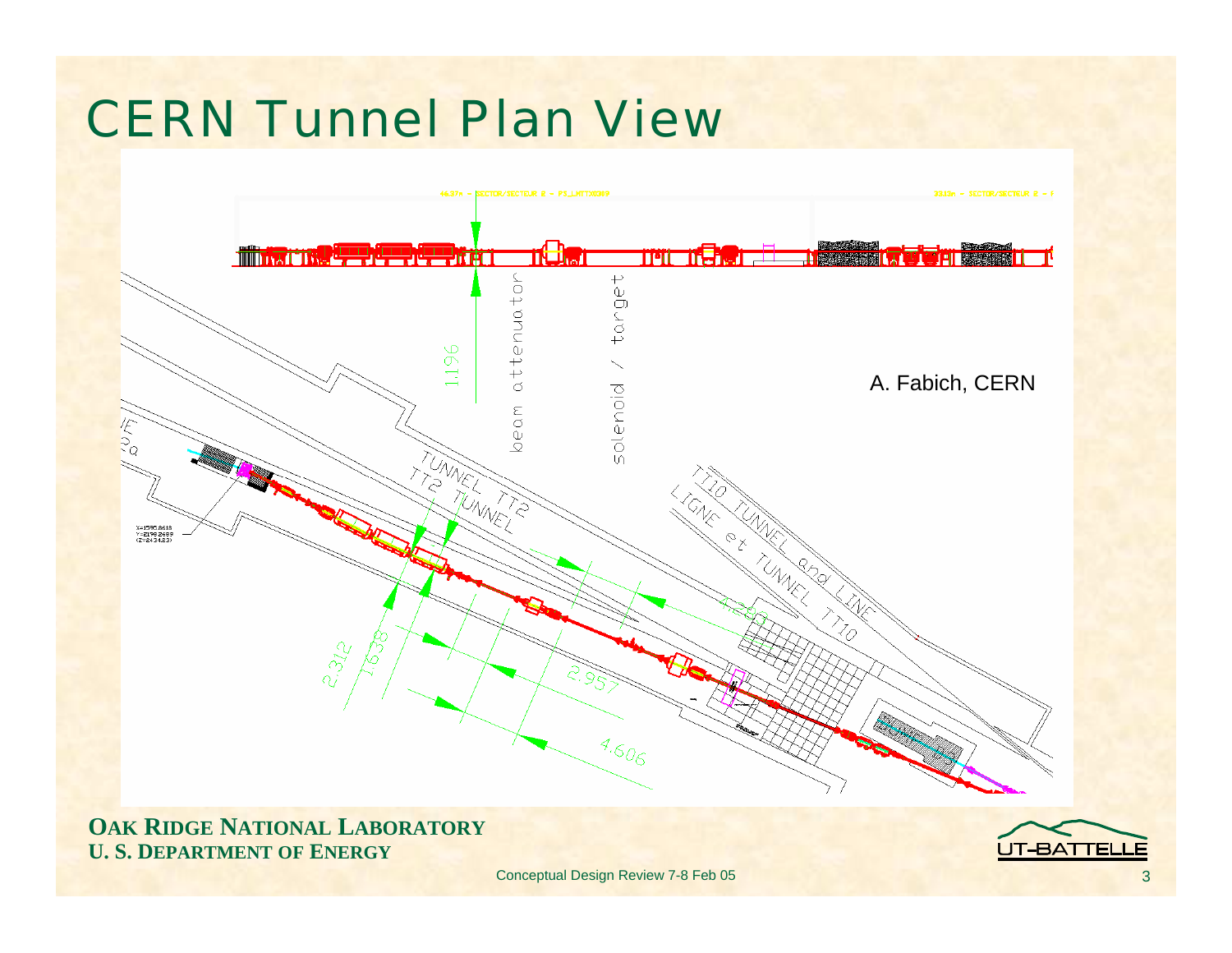# TT2A Photos





**OAK RIDGE NATIONAL LABORATORY U. S. DEPARTMENT OF ENERGY**





Conceptual Design Review 7-8 Feb 05

UT-BATTELLE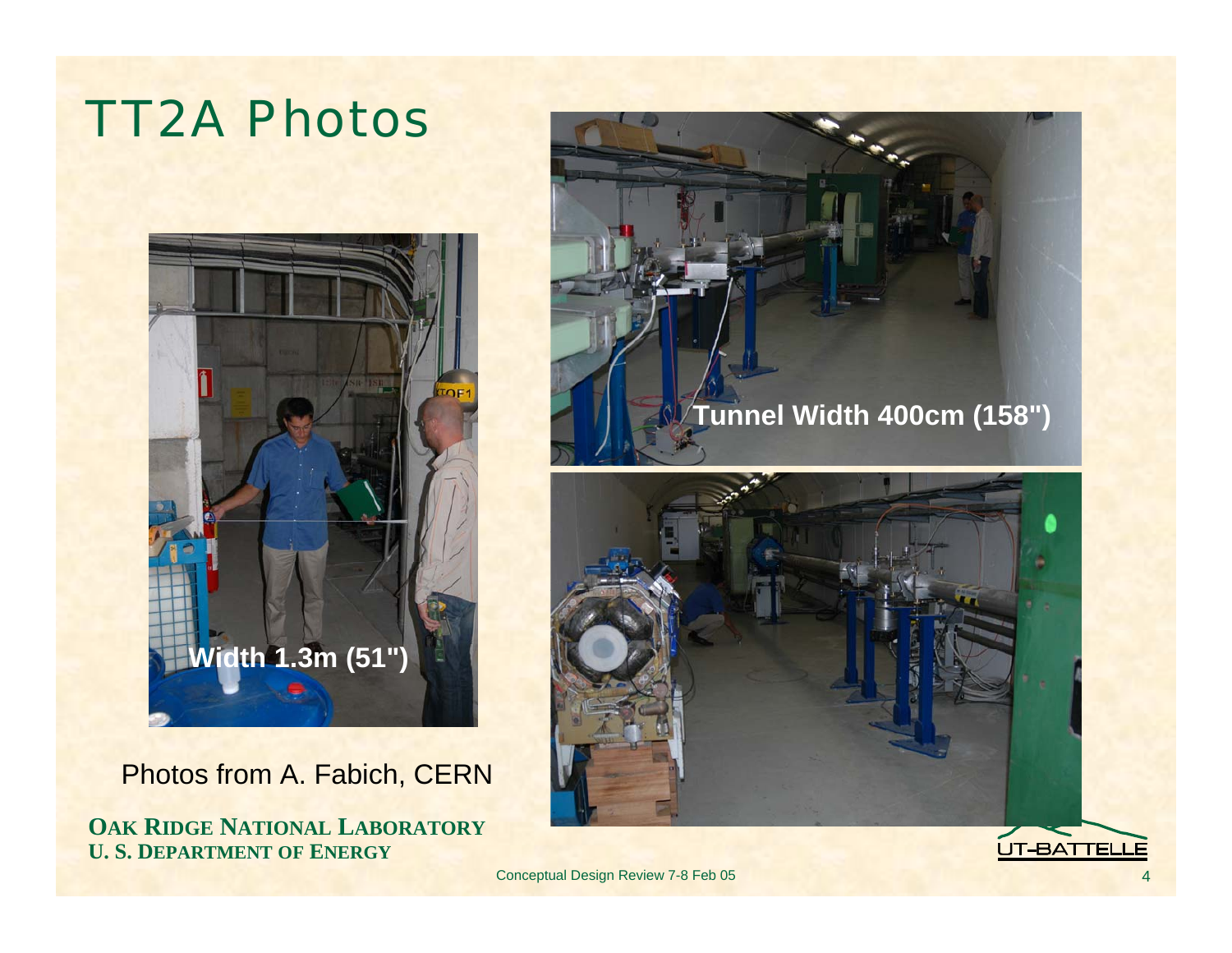### Control System Requirements & Constraints

- **No existing power available in tunnel**
- **Power system mounted on hydraulic pump reservoir**
- **Operator controls 60m away**
- **Will require some level of communication with other control systems (solenoid, beam, diagnostics)**

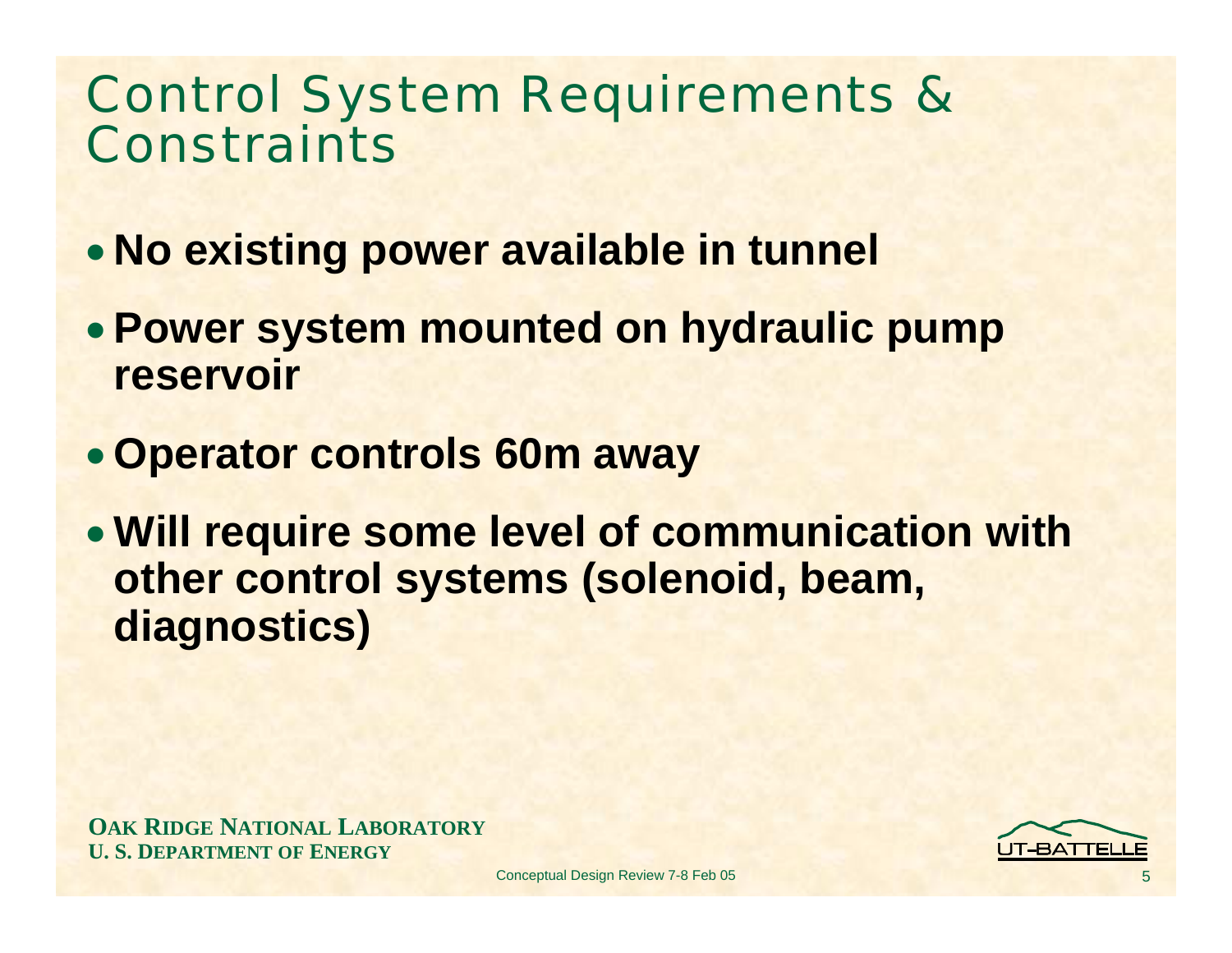# Magnet Operational Cycle

Parameters of Pulse Coil Precooled to 69 K and Energized at 600 V to 7200 A



Bob Weggel's 10-14 analysis of the LN2 magnet operation **OAK RIDGE NATIONAL LABORATORY U. S. DEPARTMENT OF ENERGY**

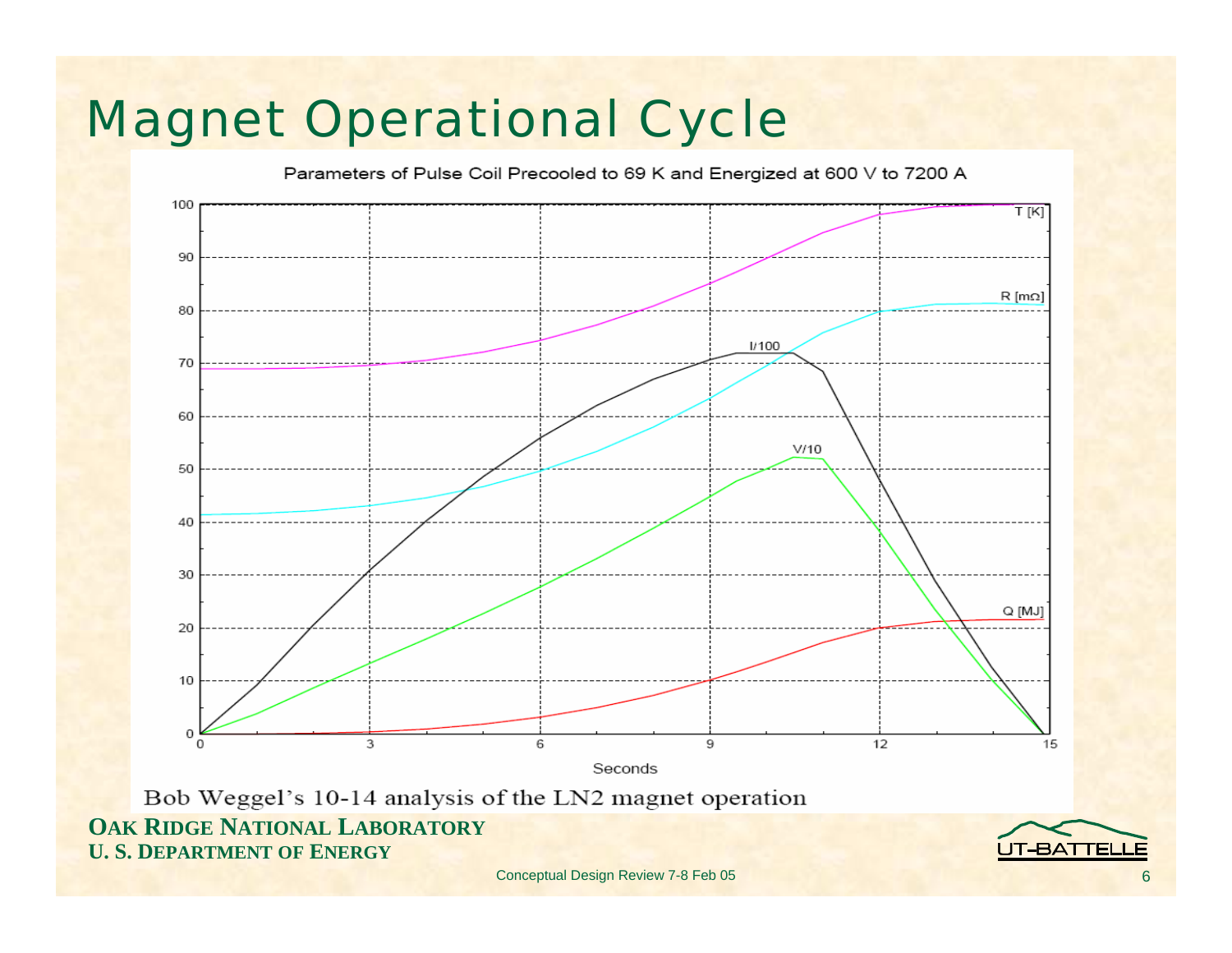# Operating Scenario

|                    | <b>Solenoid **</b>                  |                      |                        |                    |                       |
|--------------------|-------------------------------------|----------------------|------------------------|--------------------|-----------------------|
| <b>Time</b>        | <b>Cryogenics</b>                   | <b>Power</b>         | <b>Target Pump</b>     | <b>Proton Beam</b> | <b>Optical</b>        |
| (sec.)             |                                     | <b>Supply</b>        | <b>System</b>          |                    | <b>Diagnostic</b>     |
| minus 30           | Magnet full of                      | <b>Standby</b>       | Fill Hg supply         | Call for beam      | Off                   |
|                    | LN <sub>2</sub> @ 80 <sup>o</sup> K |                      | line                   |                    |                       |
| minus 10           | Purge $LN_2$ with                   | <b>Standby</b>       | <b>Standby</b>         | Wait for beam      | <b>Standby</b>        |
|                    | gaseous He                          |                      |                        |                    |                       |
| 0 to 9.5           | Magnet full of                      | <b>Start ramp</b>    | <b>Ramp Hg to full</b> | Wait for beam      | <b>Standby</b>        |
|                    | He gas                              | to full              | flow                   |                    |                       |
|                    |                                     | current              |                        |                    |                       |
| 8 to 9.0           | Magnet full of                      | <b>Ramping to</b>    | <b>Steady state Hg</b> | Wait for beam      | Turn on laser         |
|                    | He gas                              | full current         | iet                    |                    | lighting              |
| $9.5$ to           | Magnet full of                      | At full              | <b>Steady state Hg</b> | 24 GeV, 1 MW       | Operate high          |
| 10.5               | He gas                              | current              | jet                    |                    | speed camera          |
| $10.5$ to          | Magnet full of                      | Begin de-            | Shut down              | <b>Standby</b>     | <b>Turn off laser</b> |
| 11.0               | He gas                              | energizing           | syringe pump           |                    | light and             |
|                    |                                     |                      |                        |                    | camera                |
| 11.0 <sub>to</sub> | Magnet full of                      | De-energize          | <b>Standby</b>         | <b>Standby</b>     | Off                   |
| 15.0               | He gas                              | to zero              |                        |                    |                       |
| 15.0 <sub>to</sub> | Fill magnet with                    | Cool down            | <b>Refill syringe</b>  | <b>Standby</b>     | Off                   |
| 1800.0*            | LN <sub>2</sub> @ 80 <sup>o</sup> K | to $\sim 80^\circ K$ | cylinder               |                    |                       |

\* Assumes a 30-minute dwell period.

\*\* Solenoid power supply is in "Standby" for zero-field operation.

**OAK RIDGE NATIONAL LABORATORY U. S. DEPARTMENT OF ENERGY**



7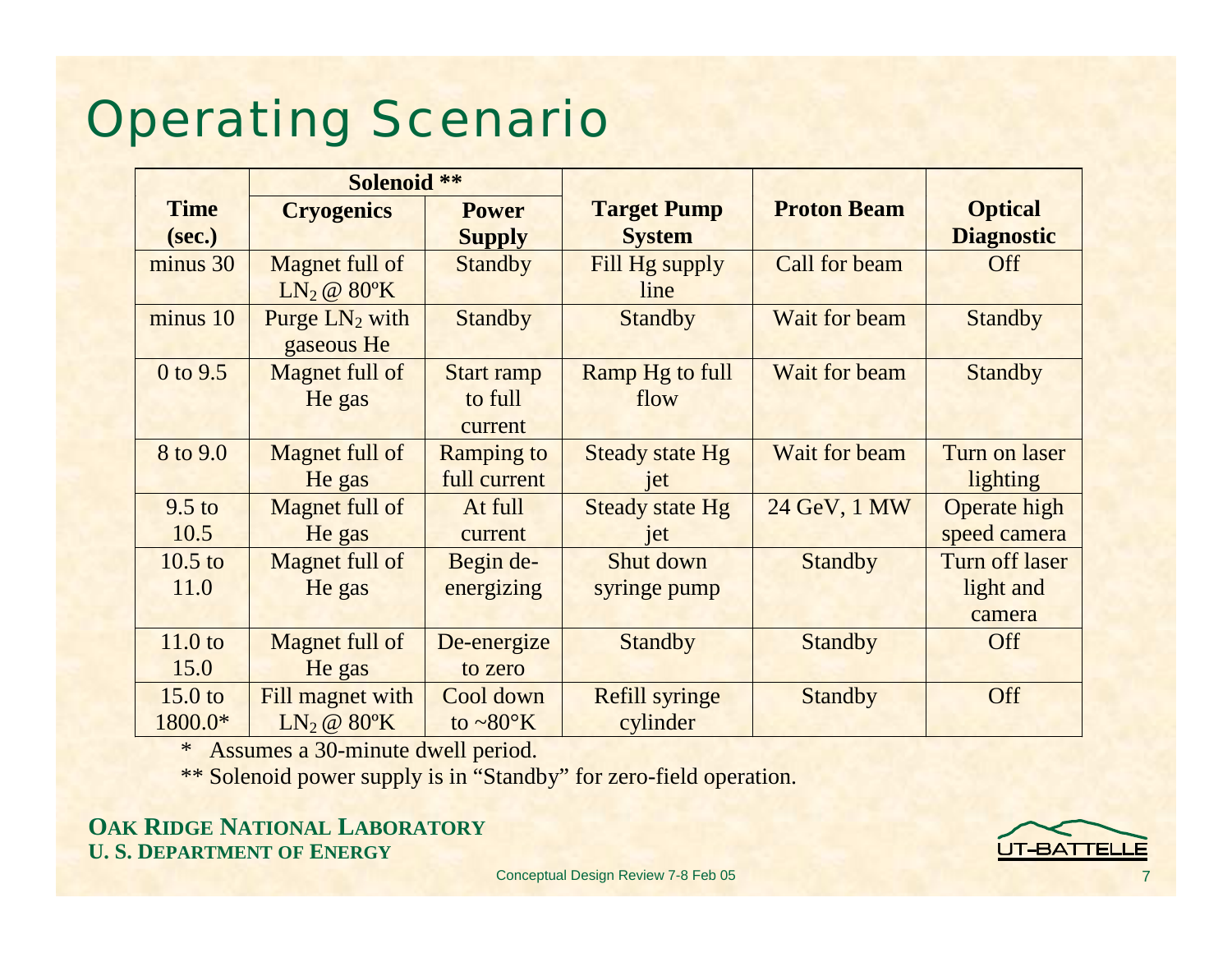### Power Requirements

- **Hydraulic pump – 460VAC, 50-60Hz, 60A**
- **Proportional control valve – 24VDC**
- **Heater foil – 120VAC**
- **Hg vapor monitor – 120VAC**
- **Instruments – 24VDC**

**OAK RIDGE NATIONAL LABORATORY U. S. DEPARTMENT OF ENERGY**

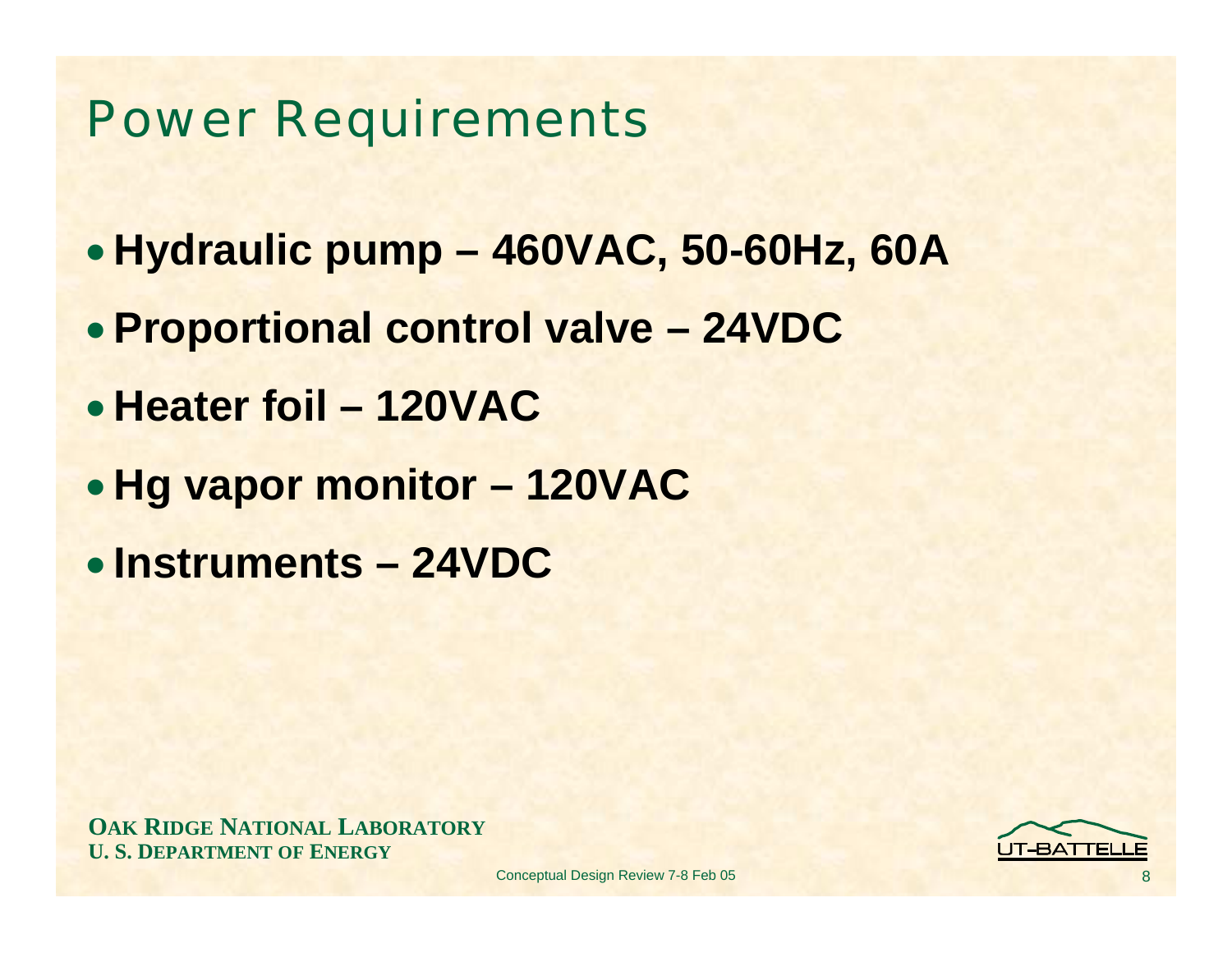### Instrumentation & Sensors

- **Cylinder position sensor**
- **Hg level sensor**
- **Thermocouple**
- **Hg vapor monitor**

**OAK RIDGE NATIONAL LABORATORY U. S. DEPARTMENT OF ENERGY**

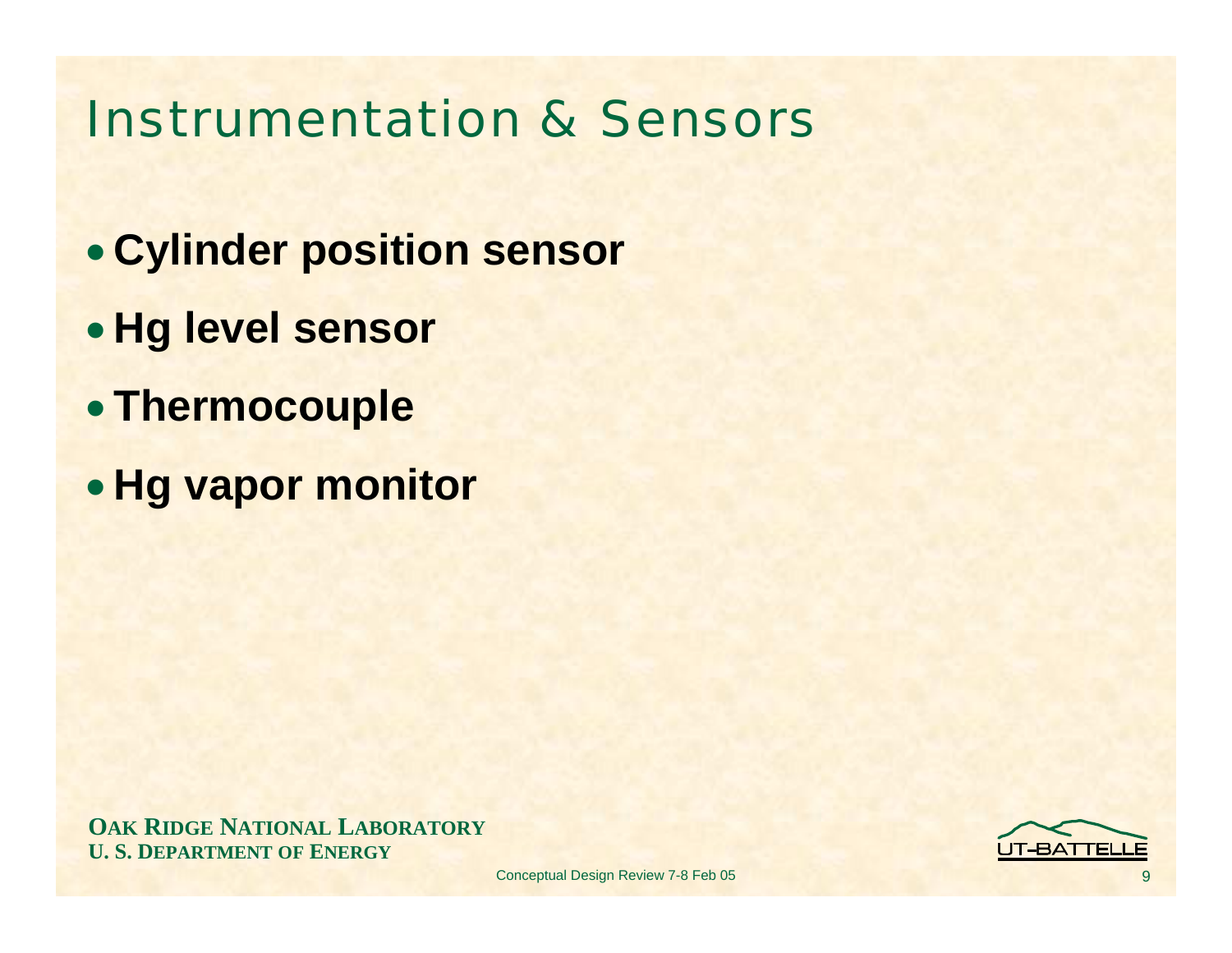#### Proportional Directional Control Valve

### • **Bosch Rexroth 4WREE**

- **Operating pressure: up to 3000psi (210 bar)**
- **Nominal flow: 8.45gpm (32 l/min)**
- **Sensitivity: <= 0.05% (equates to 0.003 m/sec nozzle velocity)**
- **Supply voltage: +24VDC**
- **Command signal: ±10VDC**



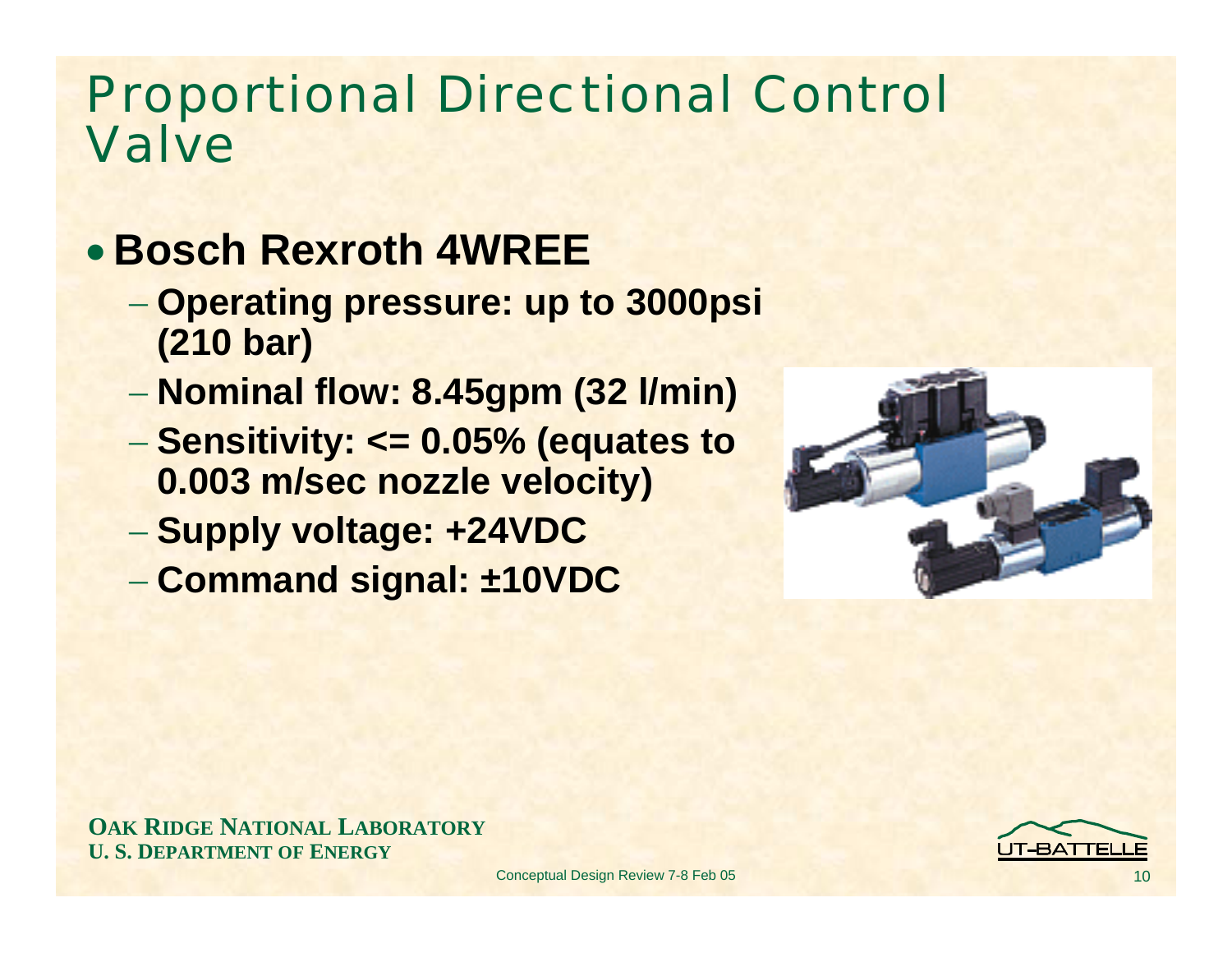### Position Sensor

#### • **Temposonics G-series linear position sensor**

- **Measured variable: displacement**
- **Measuring range: 2-100in**
- **Repeatability: 0.001% full stroke**
- **Output: voltage or current**
- **Update time: <1ms**
- **Supply voltage: +24VDC**



**OAK RIDGE NATIONAL LABORATORY U. S. DEPARTMENT OF ENERGY**

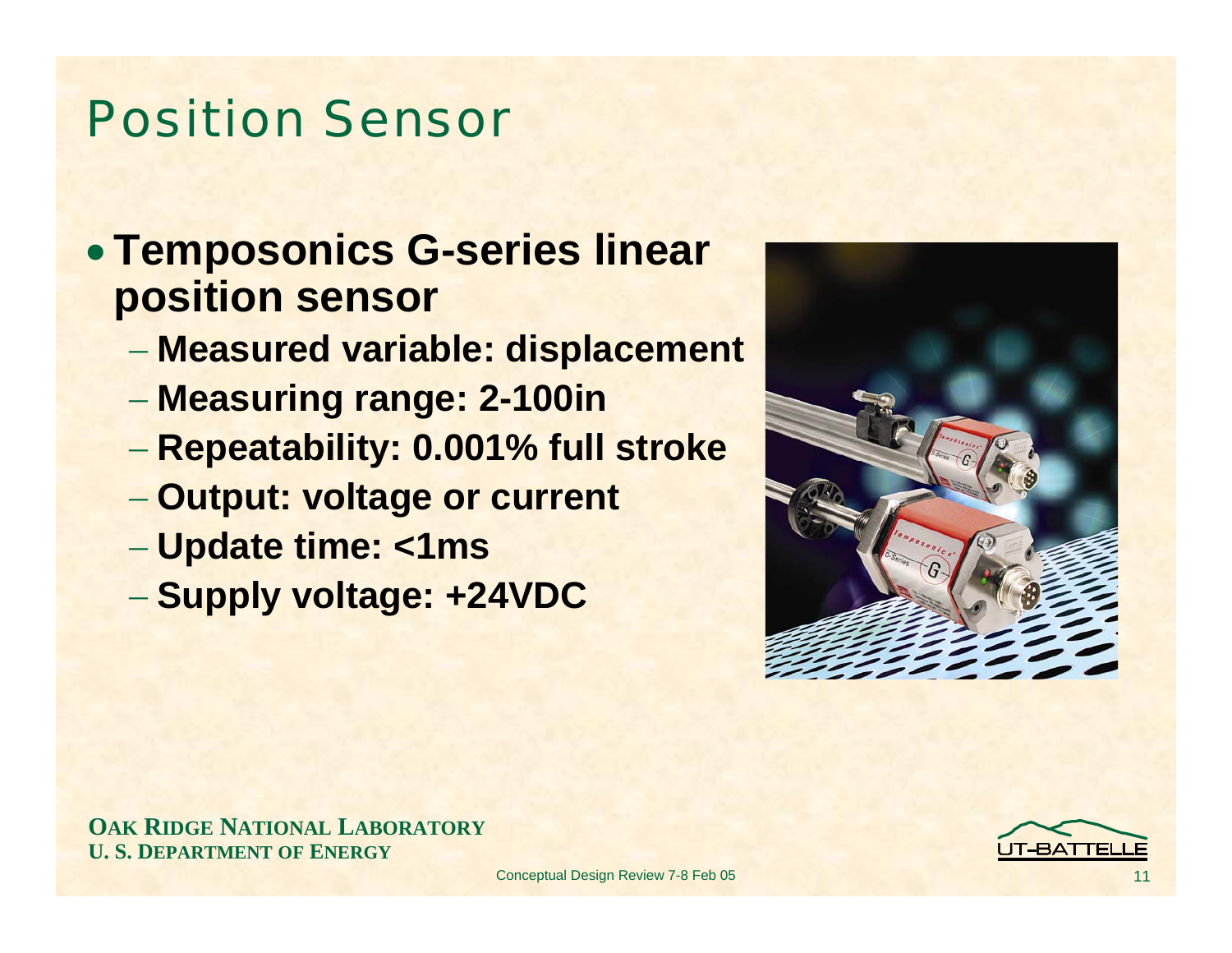## Hg Level Sensor

- **Omega Instruments LVR50-PP two wire liquid level float transmitter**
	- **Accuracy: 0.25" over span in water**
	- **Specific gravity: 0.75 minimum**
	- **Supply voltage: 10-40 Vdc**
	- **Signal output: 4-20mA**
	- **Stainless steel construction, choice of head materials**
- **This particular instrument is too long, but is indicative of a simple Hg level sensor**





**OAK RIDGE NATIONAL LABORATORY U. S. DEPARTMENT OF ENERGY**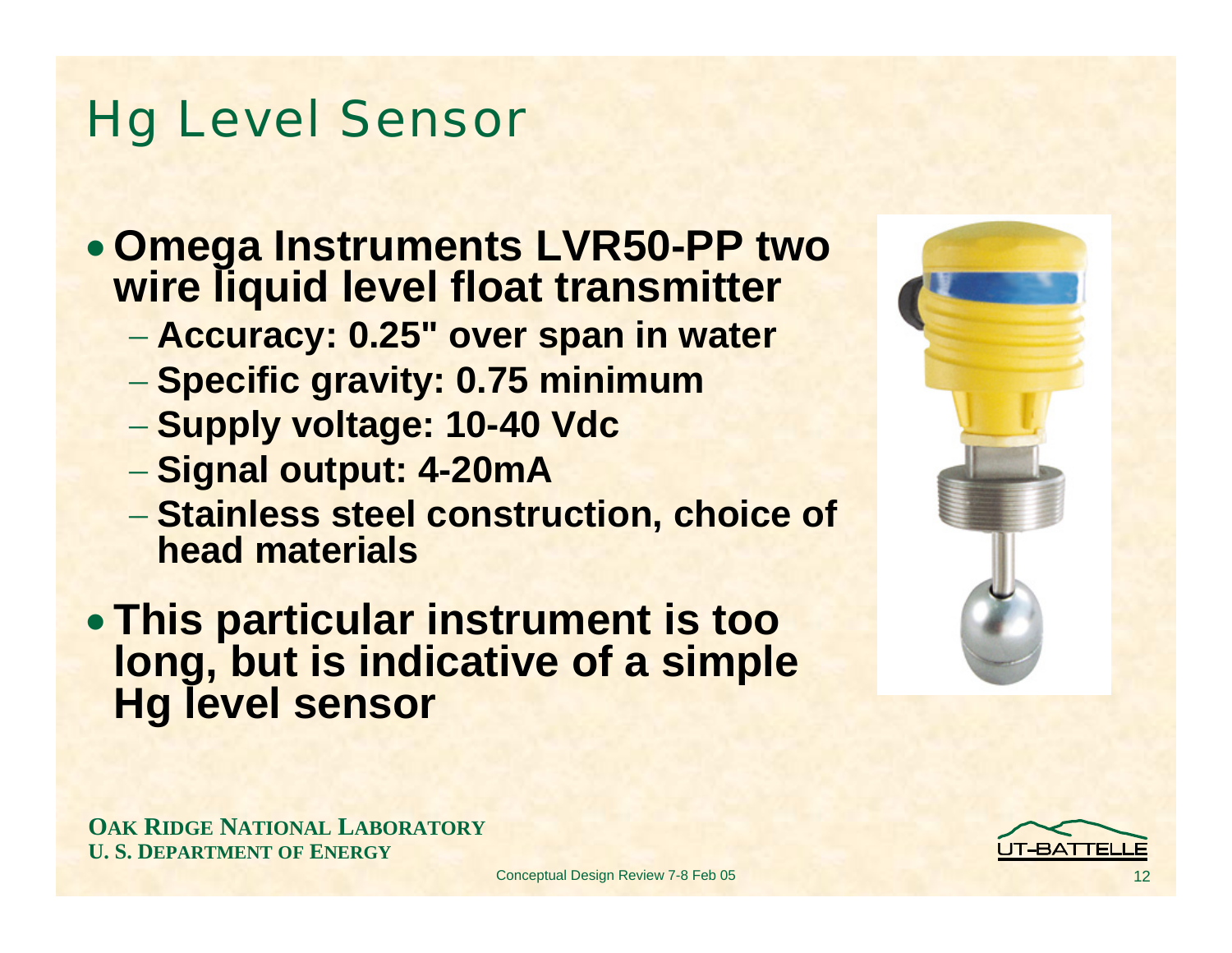# Hg Vapor Monitor

#### • **Specifications**

- **Resolution 0.001 mg/m3**
- **Detection range 0.003-0.999 mg/m3**
- **Accuracy ± 5% at 0.100 mg/m3**
- **Response Time13 s in sample mode; minimum auto sample time 5 min**
- − **Flow rate 750 cc/min**
- **Power requirements100-120 V ~ 50/60 Hz, 1A**



**OAK RIDGE NATIONAL LABORATORY U. S. DEPARTMENT OF ENERGY**

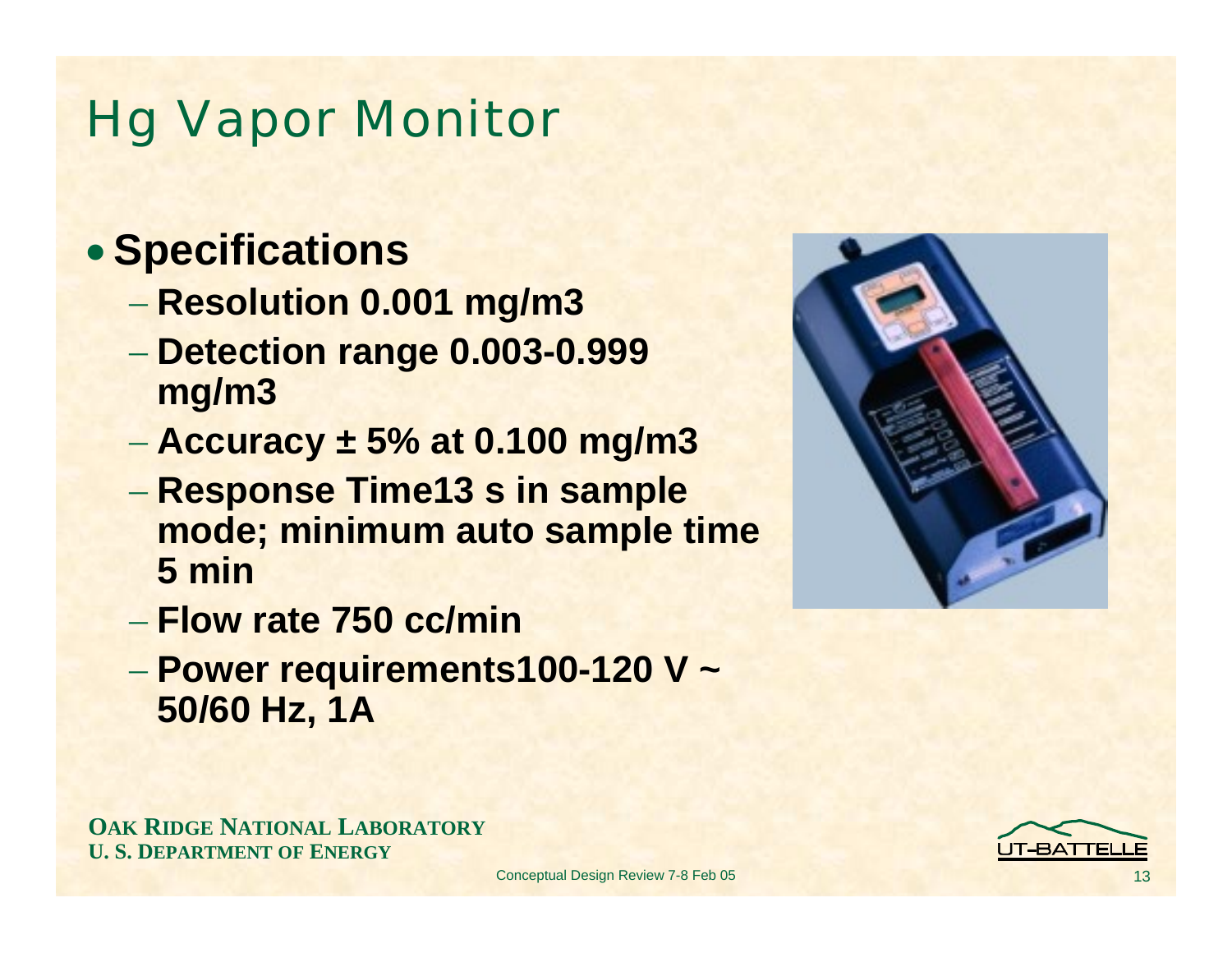# Preliminary Control System Scheme

- **Remote control over long distance limits choices**
	- **Analog I/O modules need to be close to equipment and power supplies**
- **PLC may be adequate, investigating capabilities and functionality over required distance**



- **LabView controller on laptop computer is suggested**
	- − **National Instruments recommends CompactPCI I/O modules**
	- **Communicates to laptop via EtherNet cable**
	- **Allows custom operator interface, data logging if required during development**
	- **Should allow straightforward integration with other control systems**



**OAK RIDGE NATIONAL LABORATORY U. S. DEPARTMENT OF ENERGY**